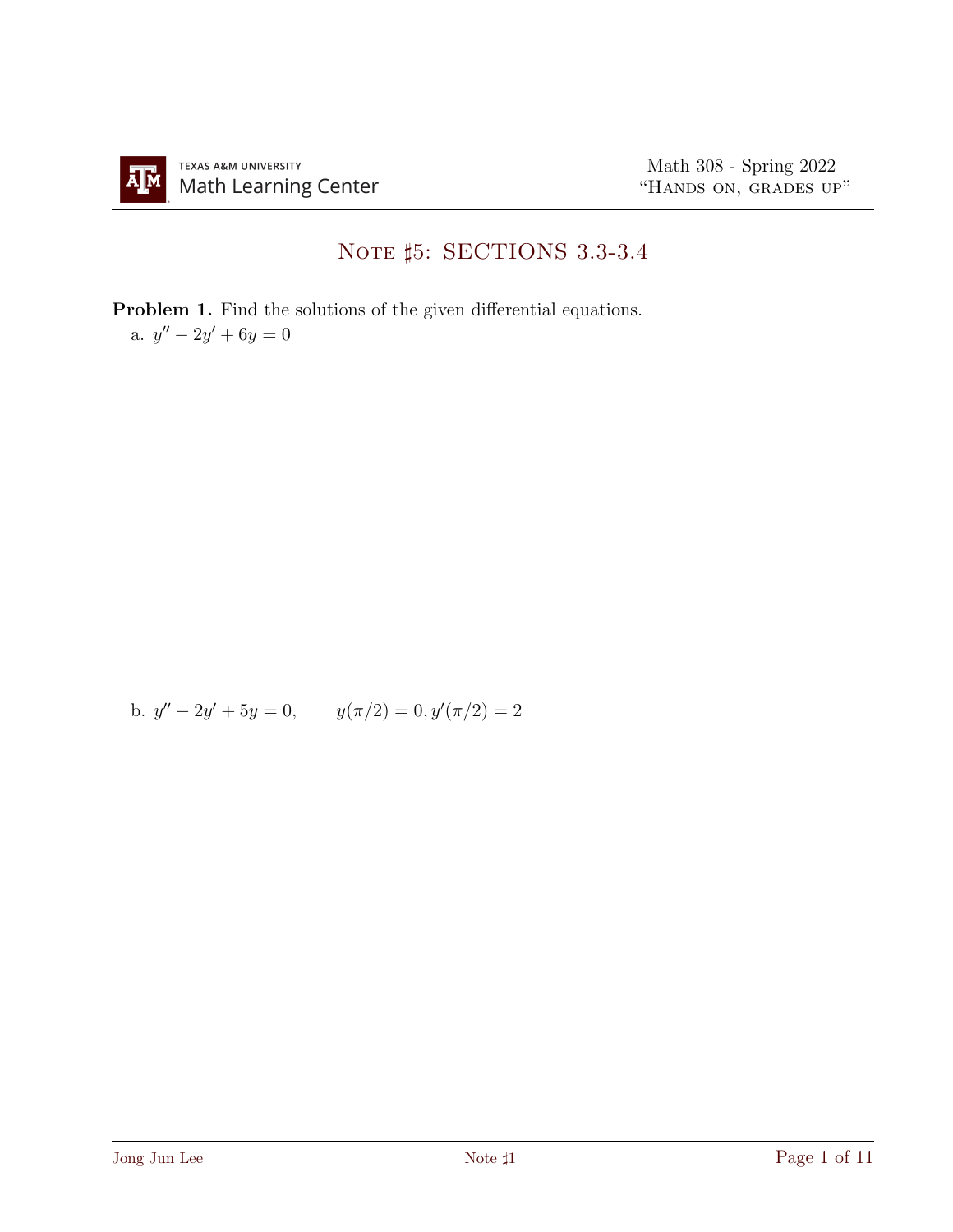Problem 2. Use the method of reduction of order to find a second solution of the given differential equation.

$$
t^2y'' + 3ty' + y = 0, \quad t > 0; \quad y_1(t) = t^{-1}
$$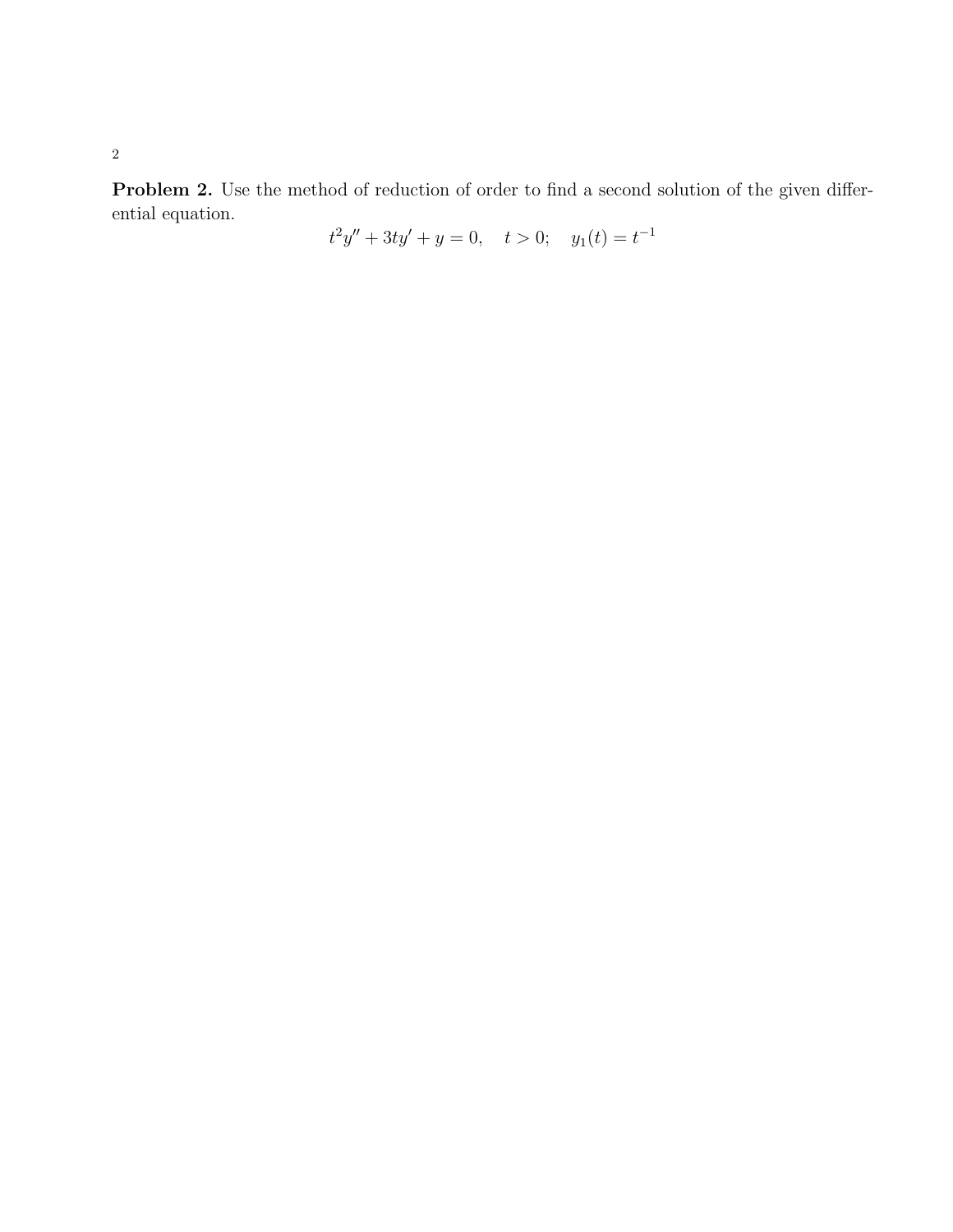Problem 3. Solve the initial value problem.

$$
y'' - 6y' + 9y = 0, \quad y(0) = 0, y'(0) = 2
$$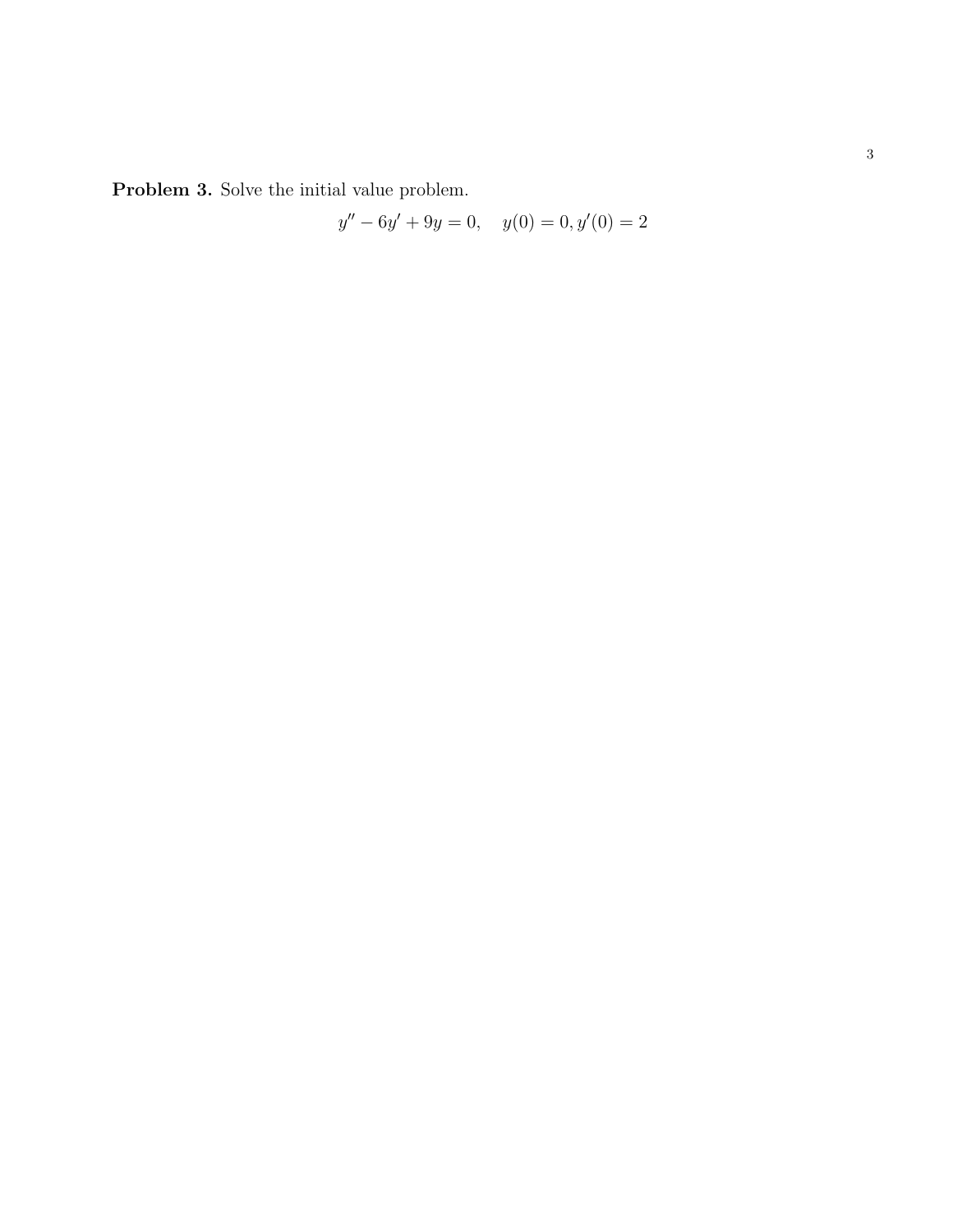## NOTE #5: MIDTERM REVIEW

Problem 4. Solve the initial value problem

$$
xy' + (2x - 3)y = 4x^4, \quad y(1) = 0.
$$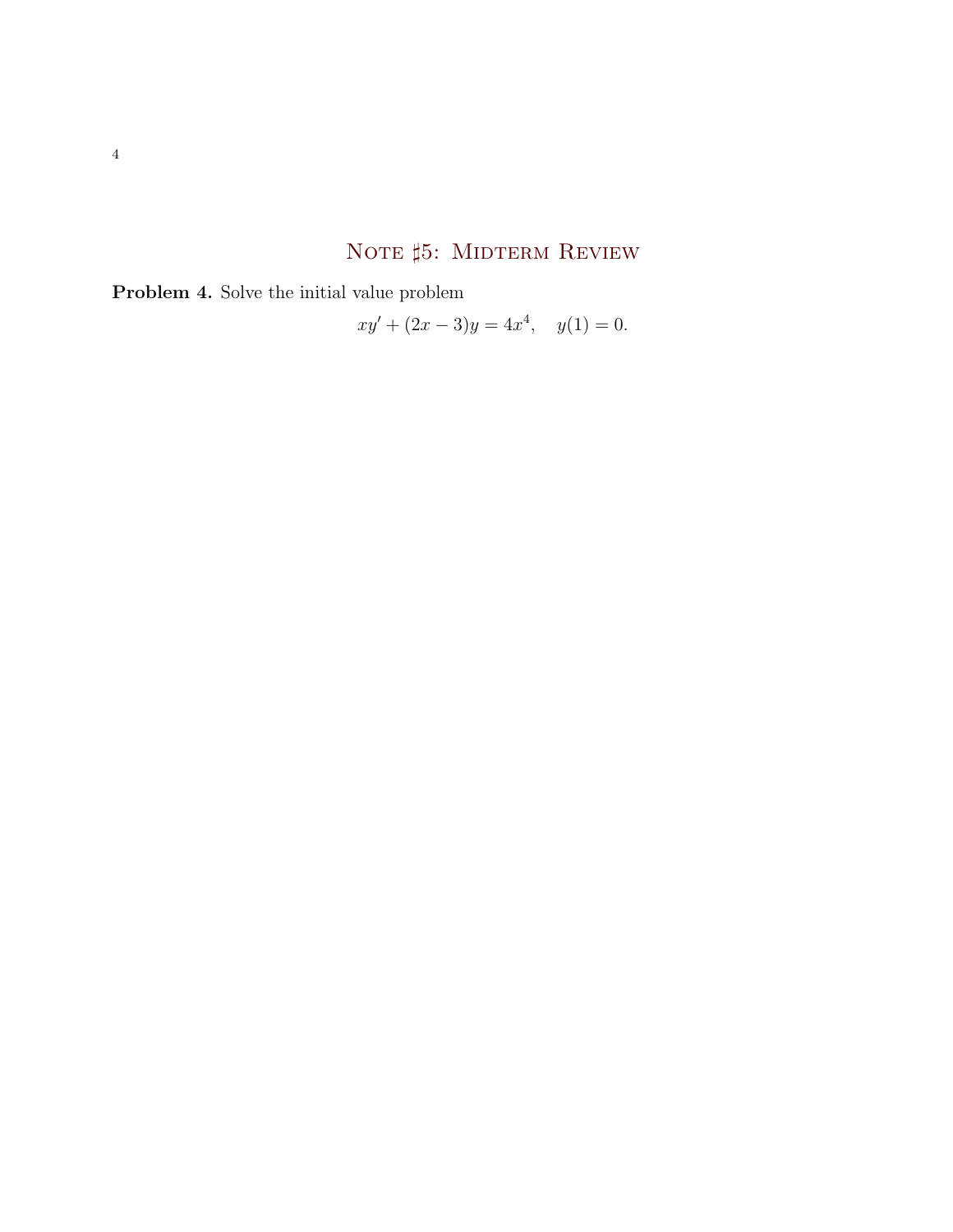Problem 5. Find the general solution in explicit form.

$$
\frac{1}{x}\frac{dy}{dx} = y^2 \sin x.
$$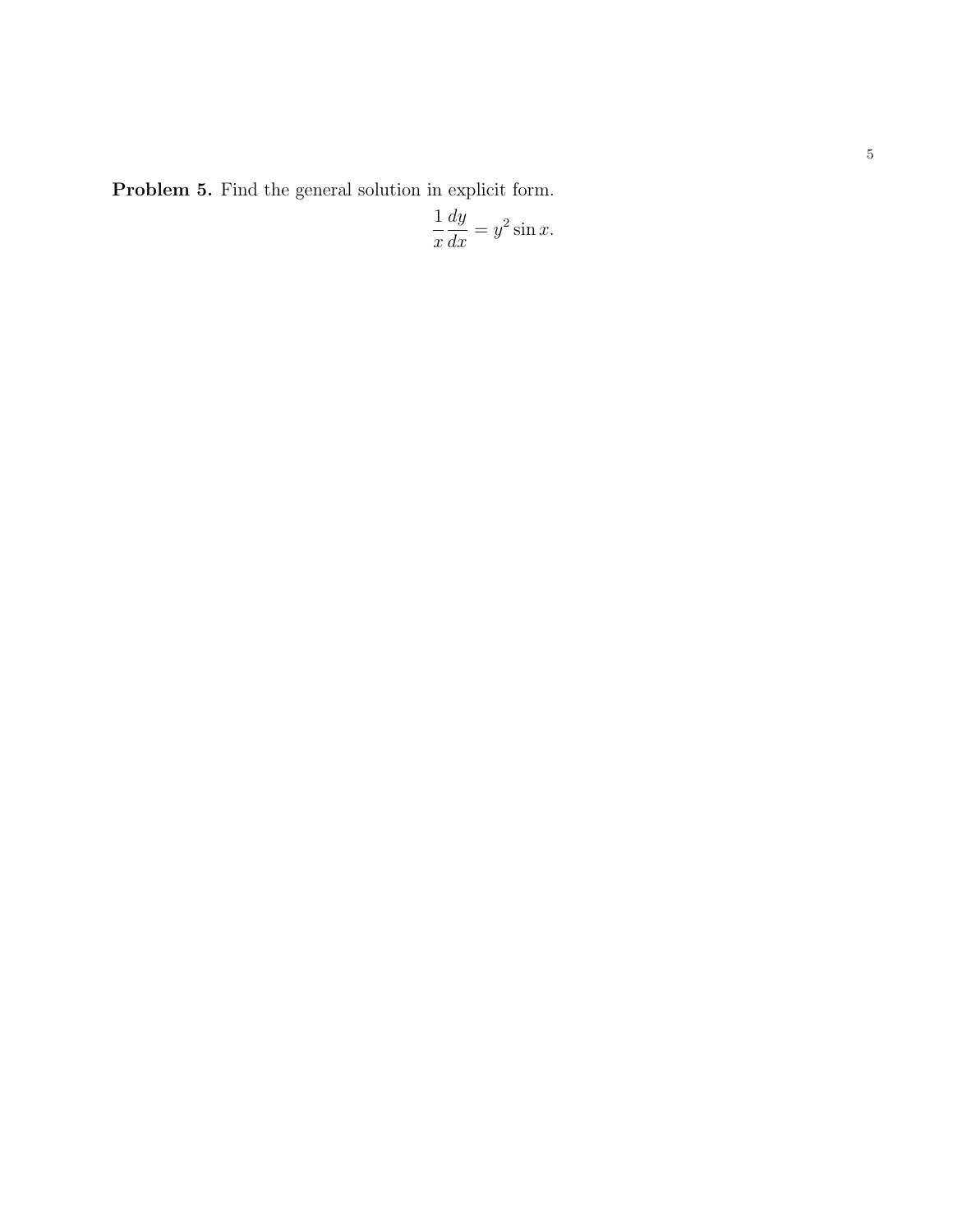Problem 6. What is the maximum interval on which the solution of the initial value problem exists and is unique by the existence/uniqueness theorem?

$$
(t2 - 1)y' + t2y = t - 3, \quad y(-2) = 2021
$$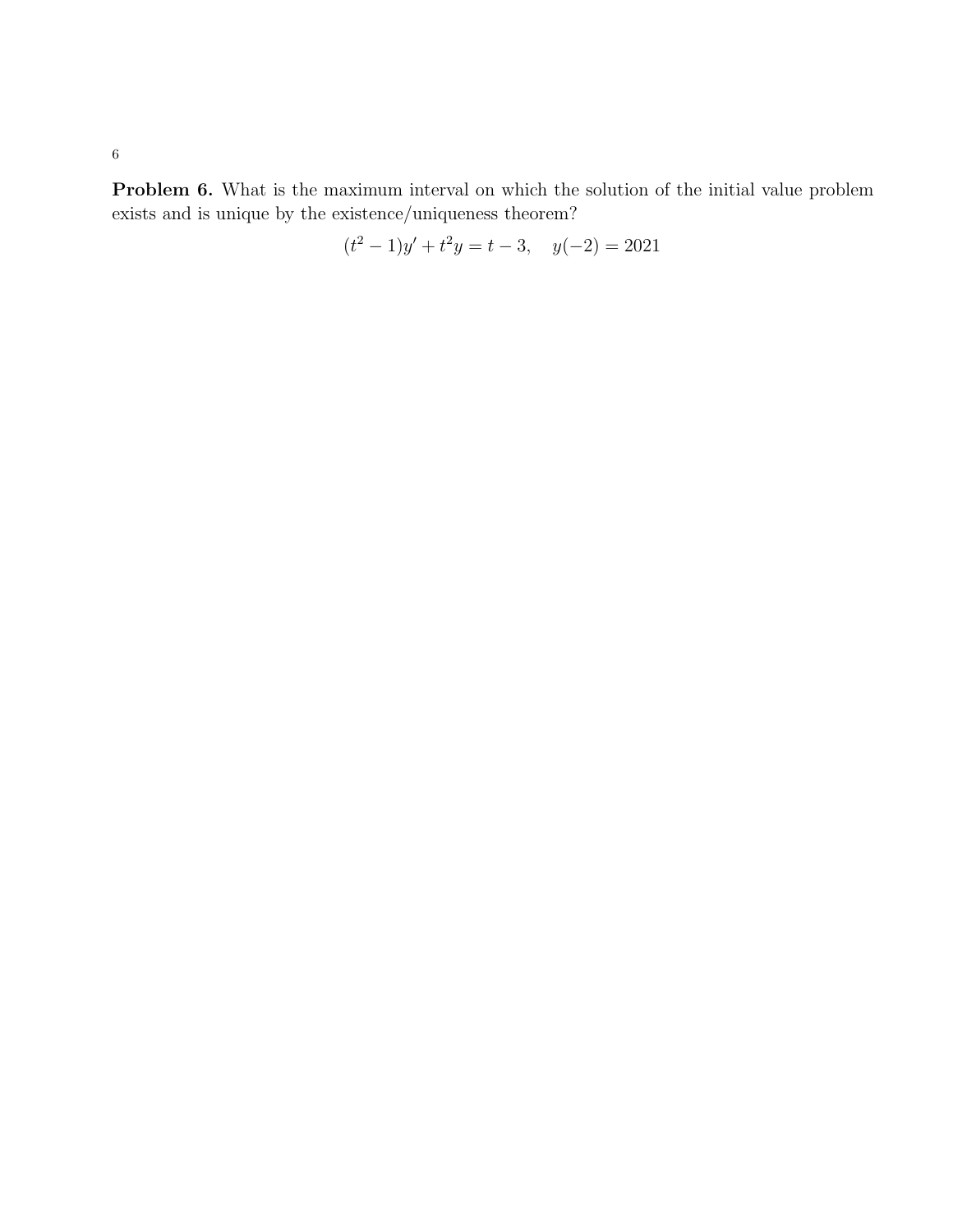## Problem 7.

$$
dy/dt = (y-2)^2(y+1)(y+3)
$$

a. Determine the critical (equilibrium) points, and classify each one as asymptotically stable, unstable, or semistable.

b. Draw some sample solution curves.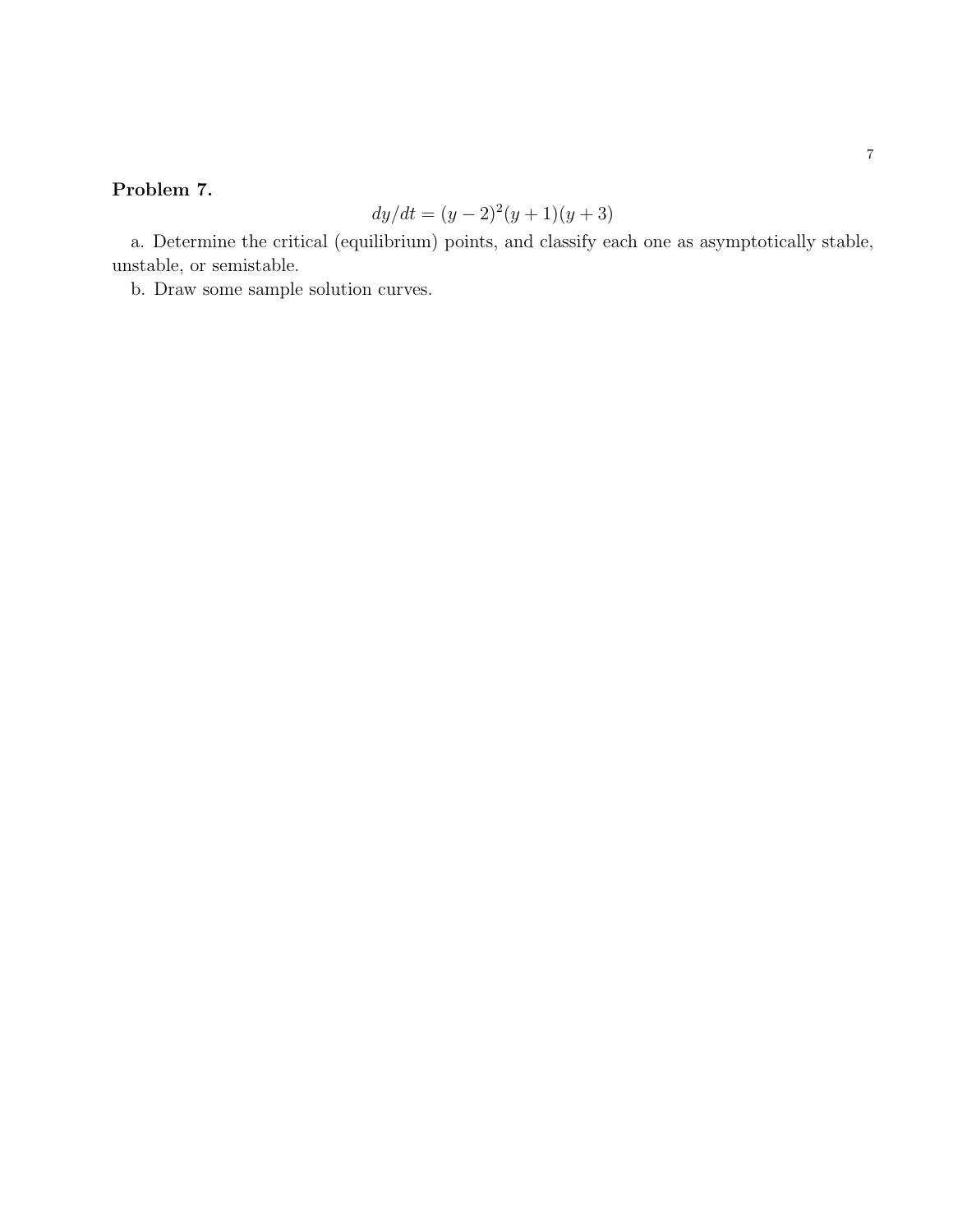Problem 8. A tank contains 200 L of saline water with the salt concentration 3 g/L. A mixture containing a concentration of 5 g/L of salt enters the tank at a rate of 10 L/min, and the wellstirred mixture leaves the tank at the same rate. Find an expression for the amount of salt in the tank at time  $t$ .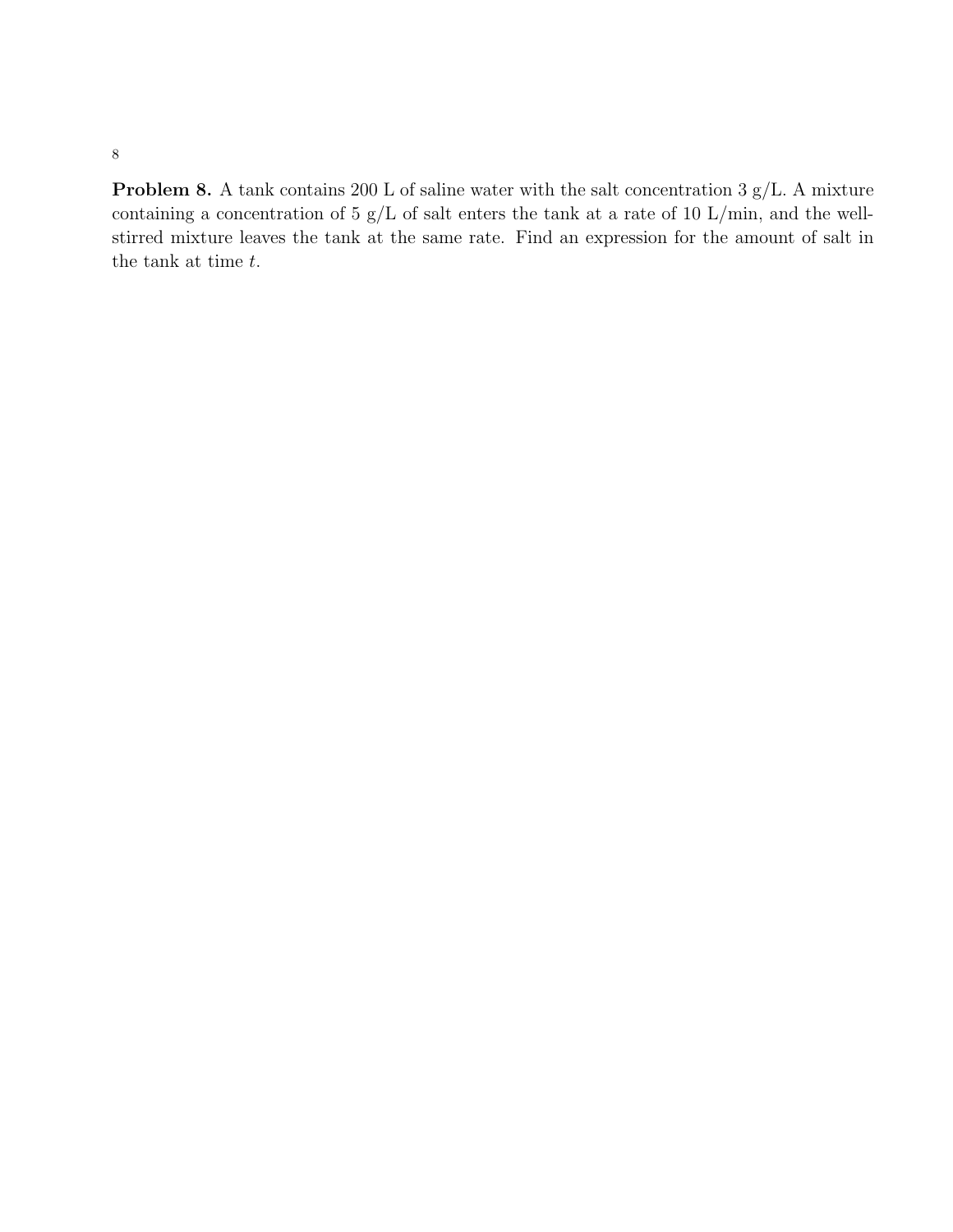Problem 9. Determine whether the equation is exact. If it is exact, find the general solution in explicit form.

$$
(2xy - \sin x) + (x^2 + 2y)y' = 0
$$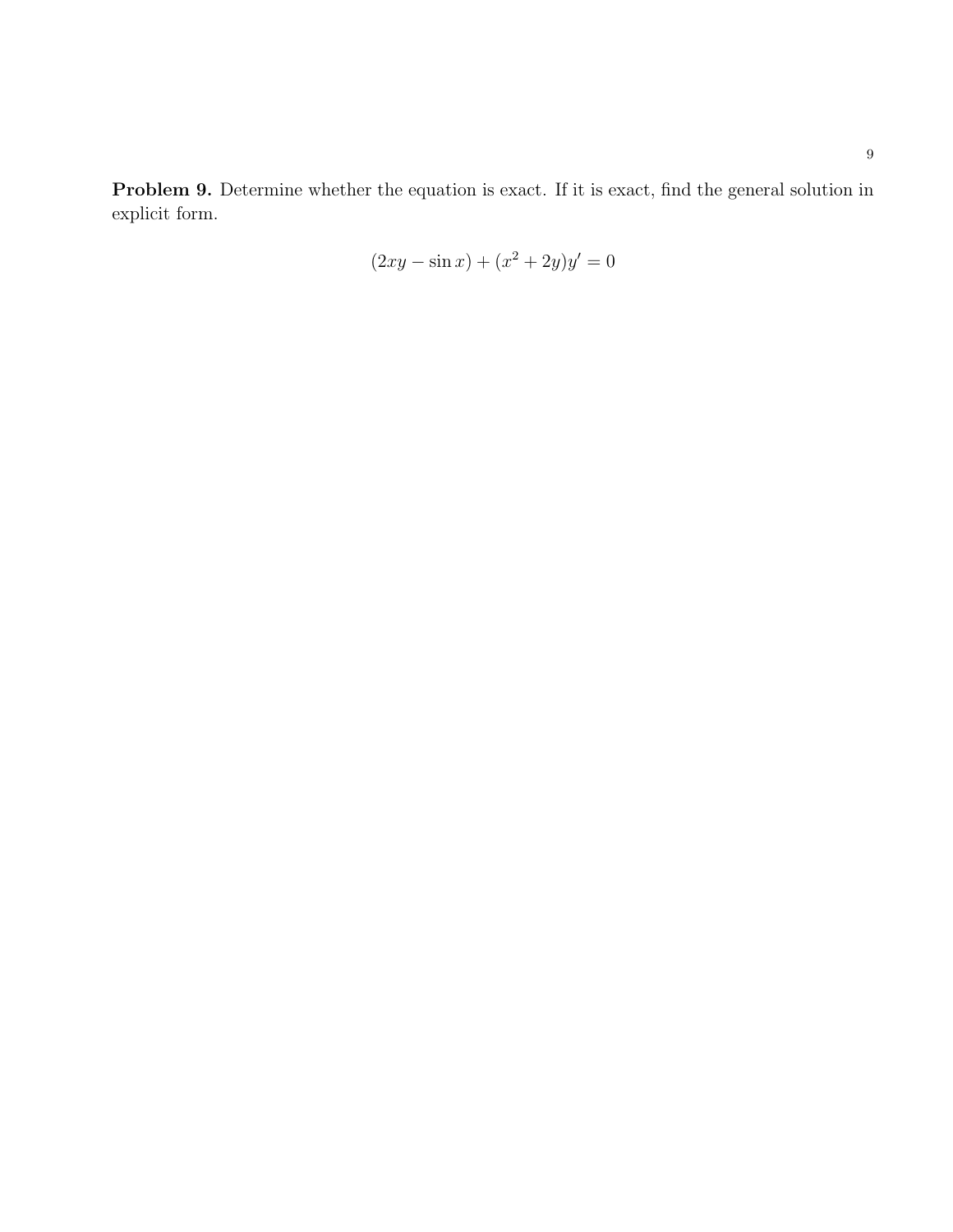Problem 10. Find the general solution of the differential equation.

$$
y'' - 7y' + 12y = 0
$$